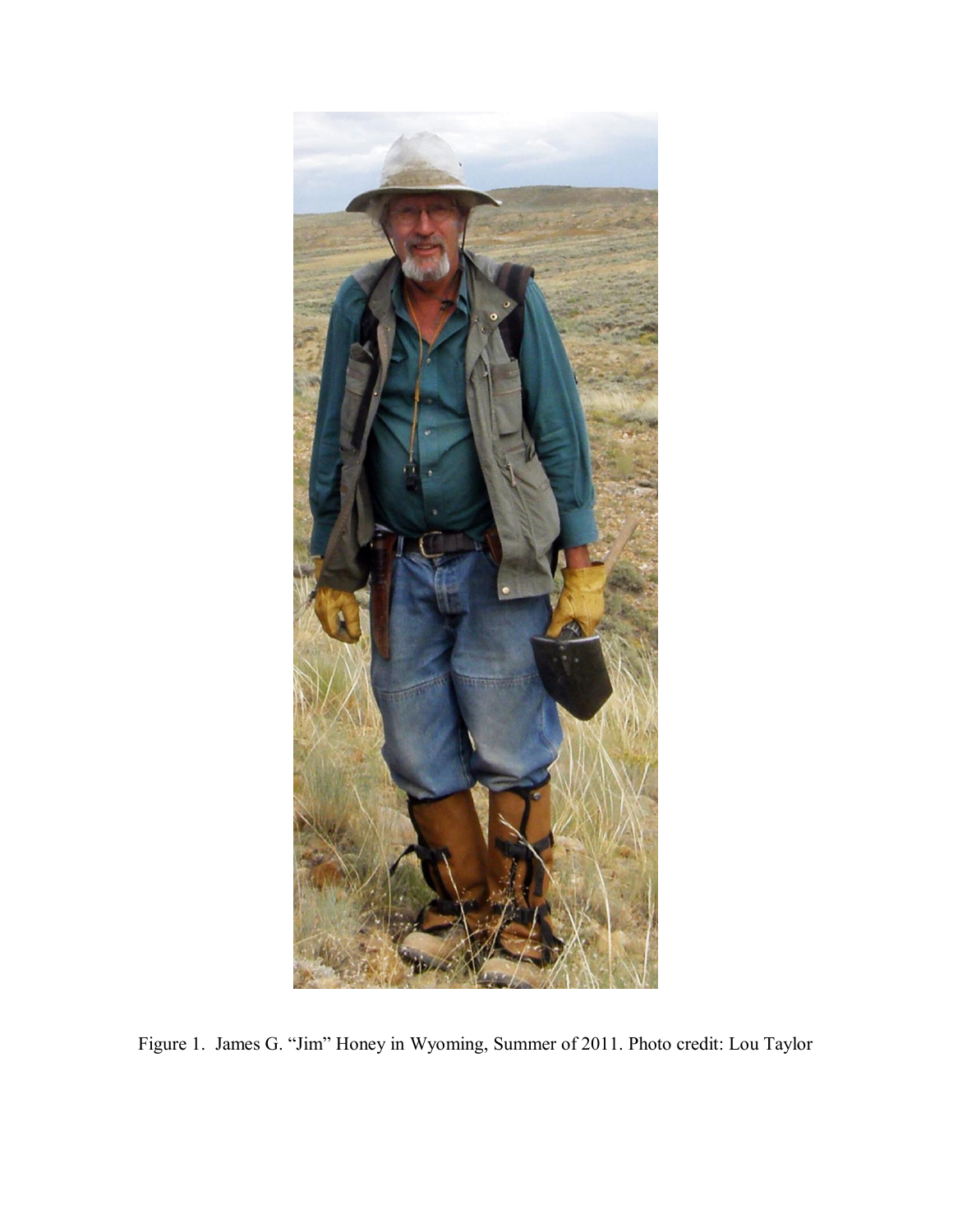## **JAMES GILBERT HONEY**

Louis H. Taylor<sup>1</sup>, Lawrence J. Flynn<sup>2</sup>, Louis L. Jacobs<sup>3</sup>, and Jon A. Baskin<sup>4</sup>

<sup>1</sup> 4931 W. Rowland Ave., Littleton, CO 80128, [taylorlh@aol.com](mailto:taylorlh@aol.com)

<sup>2</sup> Department of Human Evolutionary Biology, Harvard University, Cambridge, MA 02138, [ljflynn@fas.harvard.edu](mailto:ljflynn@fas.harvard.edu)

<sup>3</sup> Roy M. Huffington Department of Earth Sciences, Southern Methodist University, Dallas, TX 75275,

[jacobs@smu.edu](mailto:jacobs@smu.edu)

<sup>4</sup>Department of Biological and Health Sciences, Texas A&M University-Kingsville, Kingsville, TX 78363, kfjab02@tamuk.edu

The papers in this issue of *Paludicola* were respectfully contributed to honor the memory of James Gilbert Honey. Jim was an individual of great endurance who was not only an exemplary vertebrate paleontologist and stratigrapher, he was our friend and colleague. His career passions were the paleontology and evolution of camels and the geology and paleontology of the Paleocene Fort Union Formation. But Jim engaged in many more topics related particularly to Cenozoic paleontology. Jim often spent months in the field alone, collecting vertebrate fossils, measuring stratigraphic sections, and correlating strata. The incredible number of stratigraphic sections Jim measured form a lasting tribute to his dedication. Occasionally his wife Jeannine, or interested colleagues, would join him for a week or two, enduring his daily treks of 20 miles or more or his long, long days prospecting or working a quarry.

Jim was born in April 1951, in Denver, Colorado, and lived most of his life in Lakewood, Colorado. He graduated the Colorado Academy, a private K-12 school in Denver, Colorado. He began his postsecondary academic career by earning a B.S. degree in anthropology from the University of Arizona. He completed a Master of Science degree in geology at Arizona in 1977, after which he returned to Colorado. There he enrolled in the University of Colorado Boulder doctoral program under the mentorship of Dr. Peter Robinson.

Our associations with Jim were staggered but were overlapping along his early path. We knew him as a fellow graduate student in vertebrate paleontology at Arizona. Jim was a student of Everett H. Lindsay, our common mentor. As a graduate student, Jim participated in the luncheons and informal seminars of the vertebrate paleontology group that included not only the graduate students, but also the eminent vertebrate paleontologist and evolutionist George Gaylord Simpson. Laurence McKinley Gould, the first geologist on Antarctica and second in command of the first Byrd Expedition, was an honorary member of the group, which became known among friends as the "Red Fireballs."

Among our favorite memories of Jim are the times we spent in the field together in the Walnut Grove Basin and 111 Ranch, Arizona, and the San Juan Basin, New Mexico, among many others. His interest in fossil camels was piqued through his fieldwork in Arizona and his work in the Browns Park Formation of Colorado with Glen Izett of the US Geological Survey. The Browns Park Formation and its fossils became the subject of his Master's thesis.

Jim often worked alone, in his home in Lakewood, Colorado, surrounded by his extensive library. However, in his beginning years he spent weeks at a time at the American Museum of Natural History studying the fossil camels in the Frick Collection, establishing himself as a leading expert on that group, and forming lasting collaborations with Beryl Taylor, Richard H. Tedford, and Malcolm C. McKenna. His publications on fossil camels culminated in lead authorship of the widely cited Camelidae chapter in the *Evolution of Tertiary Mammal of North Americas* (1998, see bibliography below). His field work with Lindsay in the San Juan Basin, his association with McKenna, and collaborating with Bob Hettinger of the U.S. Geological Survey led him into the field of Paleogene mammals, particularly in Wyoming, but also in Colorado and California. As a geologist in the coal branch of the Geological Survey, he and Hettinger mapped large areas of Wyoming and identified – and named – new members of the Paleocene Fort Union Formation.

In his later years Jim was employed as a geologist and paleontologist in McKenna's eastern Greater Green River Basin project, contributing many new fossil specimens to the collections of the University of Wyoming, the University of Colorado, and the American Museum of Natural History. In the years prior to his death he worked with Robert Martin investigating the Pliocene stratigraphy and fossil mammals of Meade County, Kansas. Some of this work was published in *Paludicola* and we thank the journal editors for supporting this special tribute.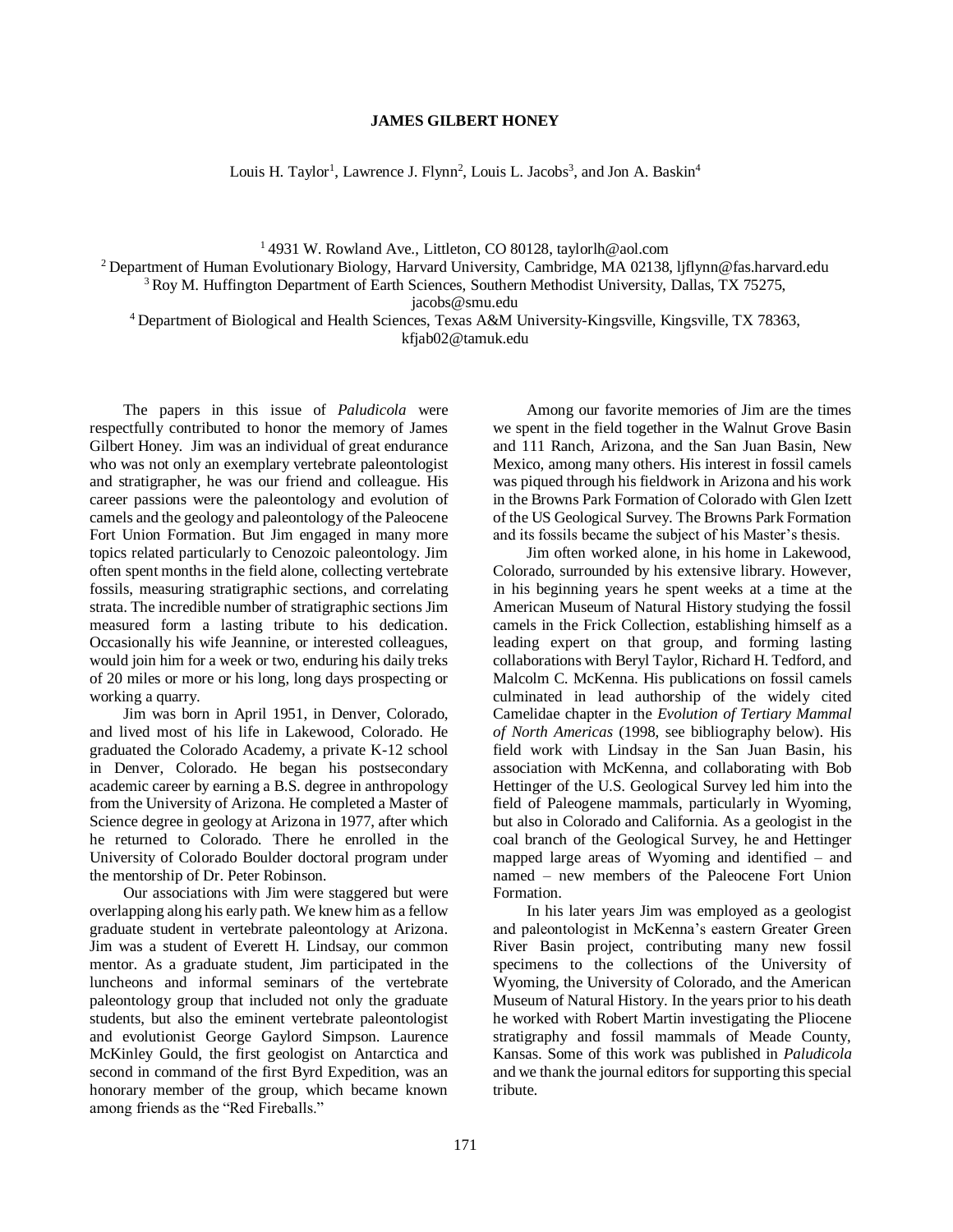James Gilbert Honey left his legacy to others in March 2012. Indeed, his legacy continues. Jim is a coauthor of a paper to be published in 2020. The paper describes a new Paleocene fauna that resulted from Jim's work in the Great Divide and Washakie Basins of Wyoming.

His friends from his University of Arizona days can still see him sitting in a room in the original U of A geology building, intensely writing his thesis. He would look up as one of us passed by and give us his standard greeting of "How's it going?" To which we now reply, thank you for being our friend and colleague.

## JAMES G. HONEY PUBLICATIONS

- Honey, J. G. 1977. The paleontology of the Brown's Park Formation in the Maybell, Colorado area, and a taphonomic study of two fossil quarries in Colorado and Arizona. M.S. thesis, University of Arizona, Tucson, Arizona, 197 pp.
- Honey, J. G. and B. E. Taylor. 1978. A generic revision of the Protolabidini (Mammalia, Camelidae), with a description of two new protolabidines. Bulletin of the American Museum of Natural History 161: 369-425.
- Honey, J.G. 1984. Measured sections in the coal-bearing part of the Fort Union Formation near Baggs, Carbon County, Wyoming. U.S. Geological Survey Openfile Report 84-0087.
- Izett, G. A., J. G. Honey, and M. E. Brownfield. 1985. Geologic map of the Citadel Plateau Quadrangle, Moffat County, Colorado. U.S. Geological Survey Miscellaneous Investigations Series Map I-1532.
- Robinson, L. N. and J. G. Honey. 1986. Geologic setting of a new Paleocene mammal locality in the northern Powder river Basin, Montana. Palaios 2:87-90.
- Honey, J. G. and G. A. Izett. 1988. Paleontology, taphonomy, and stratigraphy of the Browns Park Formation (Oligocene and Miocene, near Maybell, Moffat County, Colorado. U.S. Geological Survey Professional Paper 1358.
- Roehler, H. W., J. H. Hanley, and J. G. Honey. 1988. Geology and paleoecology of the Cottonwood Creek delta in the Eocene Tipton Tongue of the Green River Formation and a mammalian fauna from the Eocene Cathedral Bluffs Tongue of the Wasatch Formation, southeast Washakie Basin, Wyoming., U.S. Geological Survey Bulletin 1669:A-C.
- Honey, J. G. and R. D. Hettinger. 1989. Stratigraphic sections showing coal correlations within the lower coal zone of the Paleocene Fort Union Formation, Fillmore Ranch and Seaverson Reservoir quadrangles, Carbon County, Wyoming. U.S. Geological Survey Coal Investigations Map C-127.
- Honey, J. G. and L. N. Robinson Roberts. 1989. Stratigraphic sections showing coal correlations

within the lower part of the Fort Union Formation in the Baggs area, Carbon County, Wyoming. U.S. Geological Survey Coal Investigations Map C-135.

- Honey, J. G. and R. D. Hettinger. 1989. Cross section showing correlations of Upper Cretaceous Fox Hills Sandstone and Lance Formation, and lower tertiary Fort Union and Wasatch Formations, southeast Washakie Basin, Wyoming, and eastern Sand Wash Basin, Colorado. U.S. Geological Survey Miscellaneous Investigations Series Map 1964.
- Honey, J. G. 1990. Stratigraphic sections showing correlations within the lower coal zone of the Paleocene Fort Union Formation, Riner quadrangle, Carbon and Sweetwater Counties, Wyoming. U.S. Geological Survey Coal Investigations Map C-125.
- Honey, J. G. 1990. New Washakiin primates (Omomyidae) from the Eocene of Wyoming and Colorado, and comments on the evolution of the Washakiini. Journal of Vertebrate Paleontology 10(2):206-221.
- Hettinger, R. D., J. G. Honey, D. J. Nichols. 1991. Chart showing correlations of upper Cretaceous Fox Hills Sandstone and Lance Formation, and lower Tertiary Fort Union, Wasatch, and Green River Formations, from the eastern flank of the Great Divide Basin, Wyoming. U.S. Geological Survey Miscellaneous Investigations Series Map I-2151.
- Izett, G. A. and J. G. Honey. 1995. Geologic map of the Irish Flats NE quadrangle, Meade County, Kansas. U.S. Geological Survey Miscellaneous Investigations Series Map I-2498.
- Hasiotis, S. T. and J. G. Honey. 1995. Crayfish burrows and their paleohydrologic significance in Paleocene continental deposits, Washakie, Great Divide, and Hanna Basins, Wyoming, USA. Pp. 106-117 in M. C. Geddes, D. R. Fielder, and A. M. M. Richardson (eds.) Freshwater Crayfish 10, Proceedings of the International Association of Astacology Tenth Symposium.
- Honey, J. G., M. R. Hudson, and J. D. Obradovich. 1995. A paleomagnetic study of the Reunion Subchron in Pliocene lacustrine beds, Beaver Basin, Utah. U.S. Geological Survey Open-File Report 96-538.
- Janis, C. M., J. A. Effinger, J. A. Harrison, J. G. Honey, D. G. Kron,+ B. Lander, E. Manning, D. R. Prothero, M. S. Stevens, R. K. Stucky, S. D. Webb, and D. B. Wright. Artiodactyla. 1998. Pp. 337-357 in C. M. Janis, K. M. Scott, and L. L. Jacobs (eds.) Evolution of Tertiary Mammals of North America, New York: Cambridge University Press.
- Honey, J. G., J. A. Harrison, D. R. Prothero, and M. S. Stevens. Camelidae. 1998. Pp. 439-462. in C. M. Janis, K. M. Scott, and L. L. Jacobs (eds.) Evolution of Tertiary Mammals of North America, New York: Cambridge University Press.
- Martin, R. A., J. G. Honey, and P. Peláez-Campomañes. 2000. The Meade Basin rodent project: a progress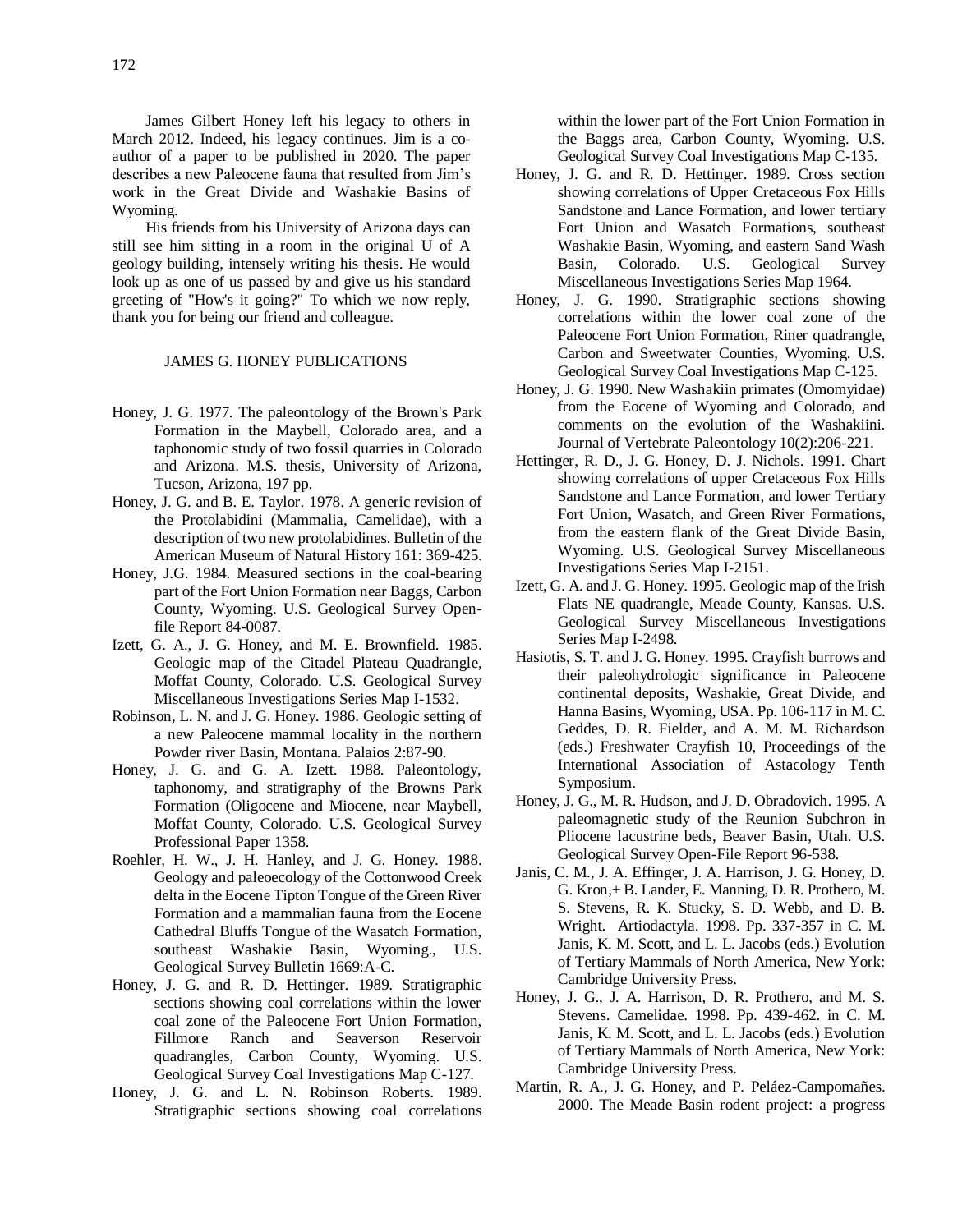report. Kansas Geological Survey, Open-file Report 2000-61. Paludicola 3(1): 1-32.

- Hasiotis, S. T. and J. G. Honey. 2000. Paleocene continental deposits and crayfish burrows of the Laramide Basins in the Rocky Mountains: paleohydrologic and stratigraphic significance, Journal of Sedimentary Research 70:127-139.
- Martin, R. A., J. G. Honey, P. Peláez-Campomañes, T. Goodwin, J. Baskin, and R.J. Zakrzewski. 2002. Blancan lagomorphs and rodents of the Deer Park assemblages, Meade County, Kansas. Journal of Paleontology  $76(06):1072-1090$ . DOI: 10.1017/S0022336000057887.
- Martin, R. A., R. T. Hurt, J. G. Honey, and P. Peláez-Campomañes. 2003. Late Pliocene and early Pleistocene rodents from the northern Borchers Badlands (Meade County, Kansas), with comments on the Blancan-Irvingtonian Boundary in the Meade Basin. Journal of Vertebrate Paleontology 77(05):985-1001. DOI:

10.1017/S0022336000044814.

- Honey, J. G. and R. D. Hettinger. 2004. Geologic map of the Peach Orchard Flat quadrangle, Carbon County, Wyoming, and descriptions of new stratigraphic units in the Upper Cretaceous Lance Formation and Paleocene Fort Union Formation, eastern Greater Green River Basin, Wyoming-Colorado. U.S. Geological Service Scientific Investigations Map 2835.
- Fox, D., R. A. Martin, J. G. Honey, and P. Peláez-Campomañes. 2004. Paleoenvironmental context of late Cenozoic mammalian community evolution in the Central Great Plains, USA, based on the stable isotope composition of paleosol carbonates [Abstract]. Journal of Vertebrate Paleontology 24(3):60A.
- Honey, J. G. 2004.0 Taxonomic utility of sequential wear patterns in some fossil camelids: comparison of three Miocene taxa. Bulletin of the Carnegie Museum of Natural History 36:43-62.
- Honey, J. G., P. Peláez-Campomañes, and R. A. Martin. 2005. Stratigraphic framework of early Pliocene fossil localities along the north bank of the Cimarron River, Meade County, Kansas. Ameghiniana 42(2):461-472.
- Hettinger, R. D. and J. G. Honey. 2005. Geologic map and coal stratigraphy of the Blue Gap quadrangle, eastern Washakie Basin, Carbon County, Wyoming. U.S. Geological Survey Scientific Investigations Map 2878.
- Hettinger, R. D. and J. G. Honey. 2006. Geologic map and coal stratigraphy of the Doty Mountain quadrangle, eastern Washakie Basin, Carbon County, Wyoming. U.S. Geological Survey Scientific Investigations Map 2925.
- Honey, J. G. 2007. Family Camelidae. Pp. 177-188 in D. P. Prothero and S. E. Foss (eds.) The evolution of artiodactyls, Baltimore: The Johns Hopkins University Press.
- Burger, B. J. and J. G. Honey. 2008. Plesiadapidae (Mammalia, Primates) from the late Paleocene Fort Union Formation of the Piceance Creek Basin, Colorado. Journal of Vertebrate Paleontology 28(3):816-825, DOI: 10.1671/0272- 4634(2008)28[816:PMPFTL]2.0.CO;2
- Martin, R. A., P. Peláez-Campomañes, J. G. Honey, D. L. Fox, R. J. Zakrzewski, L. B. Albright, E. H. Lindsay, N. D. Opdyke, and H. T. Goodwin. 2008. Rodent change in the Pliocene-Pleistocene transition in southwestern Kansas and identification of the *Microtus* immigration event on the Central Great Plains Palaeogeography, Palaeoclimatology, Palaeoecology 267: 196-207, doi.org/10.1016/j.palaeo.2008.06.017.
- Martin, R. A., P. Peláez-Campomañes, J. G. Honey, and T. Goodwin. 2008. Corrigendum to "Rodent change in the Pliocene-Pleistocene transition in southwestern Kansas and identification of the *Microtus* immigration event on the Central great Plains", Palaeogeography, Palaeoclimatology, Palaeoecology 270: 215, doi:10.1016/j.palaeo.2008.10.001.
- Hettinger, R. D., J. G. Honey, M. S. Ellis, C, S, V. Barclay, and J. A. East. 2008. Geologic map of Upper Cretaceous and Tertiary strata and coal stratigraphy of the Paleocene Fort Union Formation, Rawlins-Little Snake River area, south-central Wyoming: U.S. Geological Survey Scientific Investigations Map 3053, 3 sheets.
- Lofgren, D. L., J. G. Honey, M. C. McKenna, R. L. Zondervan, and E. E. Smith. 2008. Paleocene primates from the Goler Formation of California. In X. Wang and L. G. Barnes (eds.) Geology and vertebrate paleontology in western and southern North America, contributions in honor of David P. Whistler. Natural History Museum of Los Angeles County, Science Series 41: 11–28.
- McKenna, M. C., J. G. Honey, and D. L. Lofgren. 2008. *Goleroconus alfi*, a new small periptychid (Mammalia, Eparctocyona) from the late Paleocene of California. In X. Wang and L.G. Barnes (eds.) Geology and vertebrate paleontology in western and southern North America, contributions in honor of David P. Whistler. Natural History Museum of Los Angeles County, Science Series 41: 29–42.
- Lofgren, D. L., R. L. Nydam, J. G. Honey, L. B. Albright III, C. McGee, and S. Manning. 2009. The Goler club: how one man's passion opened a rare window into California's geologic past. Pp, 148-158 in R. E. Reynolds and D. Jessey (eds.) Landscape evolution at an active plate margin. Field Guide and Proceedings from 2009 Desert Symposium